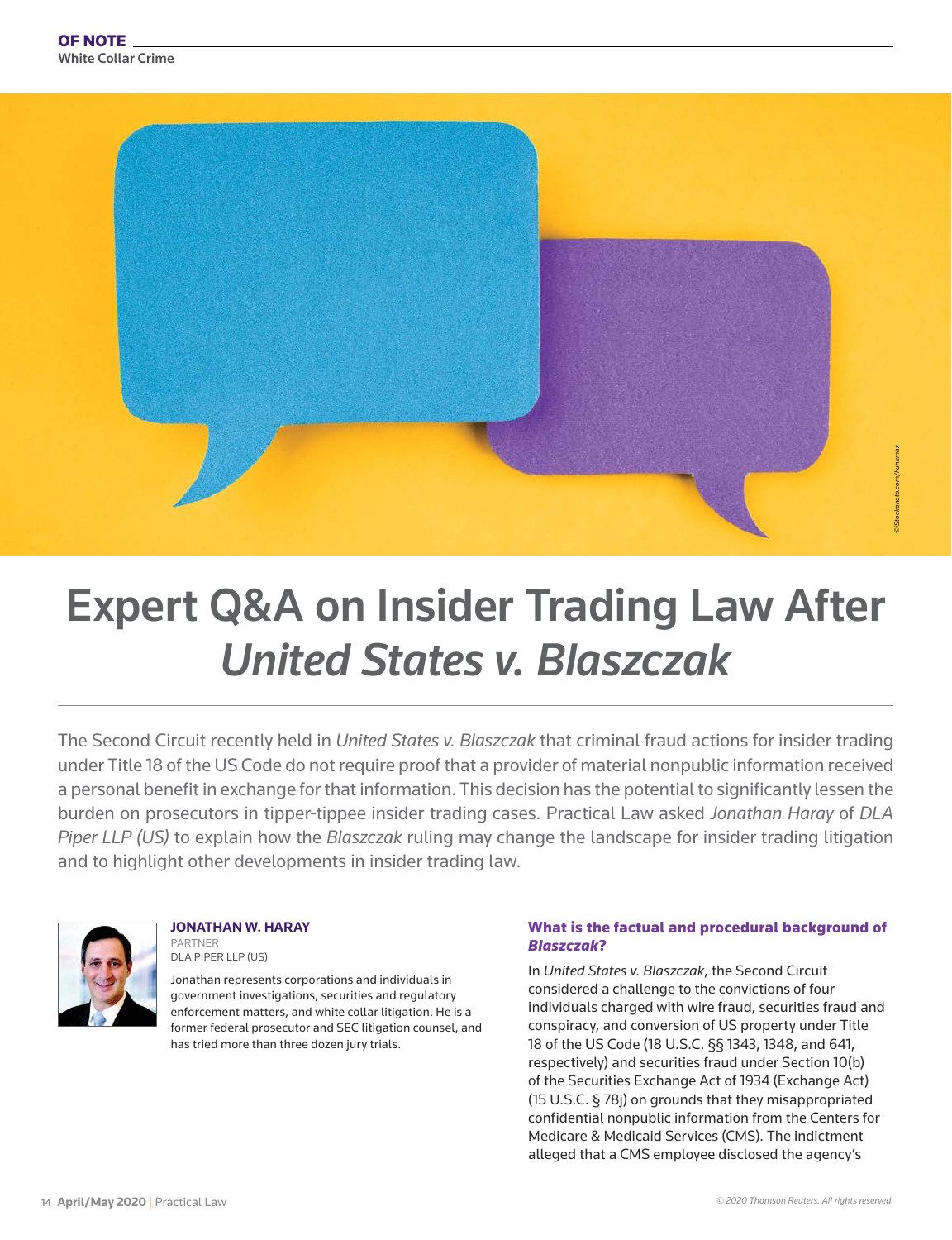confidential information to a political intelligence consultant for hedge funds, who in turn passed on the information to two hedge fund employees who traded on the information. (947 F.3d 19, 26 (2d Cir. 2019).)

The case proceeded to a jury trial and the district court, based on the US Supreme Court's 1983 decision in *Dirks v. SEC* (463 U.S. 646 (1983)), instructed the jury that to convict the defendants on the Section 10(b) charge, it must find that the CMS employee disclosed the confidential information in exchange for a "personal benefit" and that the other defendants knew that the information was disclosed in exchange for a personal benefit. However, the district court refused to give the personal benefit instruction on the Title 18 charges. (*Blaszczak*, 947 F.3d at 29.)

The jury acquitted the defendants on the Section 10(b) charge, but found them guilty of the Title 18 wire fraud and conversion of US property charges. Additionally, it found all of the defendants except the CMS employee guilty of the Title 18 securities fraud and conspiracy charges. The defendants appealed. (*Blaszczak*, 947 F.3d at 29-30.)

#### How do Title 18 wire fraud and securities fraud claims differ from Title 15 claims, including securities fraud claims under Section 10(b) and its implementing regulation, Rule 10b-5?

Title 18 offenses are solely criminal. Therefore, the government must prove the elements of a Title 18 fraud claim beyond a reasonable doubt. More specifically, to establish a Title 18 wire fraud claim, the government must prove beyond a reasonable doubt that:

- The defendant engaged in a scheme to defraud to obtain money or property by means of false representations, statements, or promises.
- The defendant had the intent to defraud.
- An interstate wire transmission was made in furtherance of the scheme.

(18 U.S.C. § 1343.)

The elements of securities fraud under Title 18 are similar to wire fraud, but rather than an interstate wire transmission, securities fraud requires a connection to the sale or purchase of a security or commodity (18 U.S.C. § 1348).

Search [Mail and Wire Fraud Under 18 U.S.C. §§ 1341, 1343, and](https://us.practicallaw.thomsonreuters.com/w-017-5124)  [1346](https://us.practicallaw.thomsonreuters.com/w-017-5124) for more on the Title 18 wire fraud offense.

Unlike Title 18, the Exchange Act provides for both civil and criminal penalties for a violation of Section 10(b), and the elements of a civil claim must be shown by a preponderance of the evidence. While Section 10(b) is a general anti-fraud statute used to pursue various types of securities fraud cases, courts have over time developed the legal elements for proving an insider trading claim under Section 10(b) and Rule 10b-5. However, establishing these elements can be challenging as courts interpret and reinterpret precedent to shape the legal contours of Section 10(b) insider trading claims and apply this precedent to new factual scenarios that emerge.

The personal benefit element of tipper-tippee liability has been the subject of intense focus in recent years and has generated great uncertainty among litigants.

> Moreover, the jury instructions in a Section 10(b) insider trading case can be fairly lengthy and complicated, which can present challenges for Securities and Exchange Commission (SEC) enforcement attorneys and federal prosecutors trying these cases in court. The more complex the jury instructions, the more issues that a defense counsel can raise to argue that their client should be found not liable.

# What were the underlying issues in *Blaszczak* on appeal?

On appeal, the Second Circuit, among other things, addressed for the first time whether the personal benefit test for Section 10(b) tipper-tippee insider trading claims applies to wire fraud and securities fraud charges under Title 18. The personal benefit test, established by the Supreme Court in *Dirks*, requires courts to consider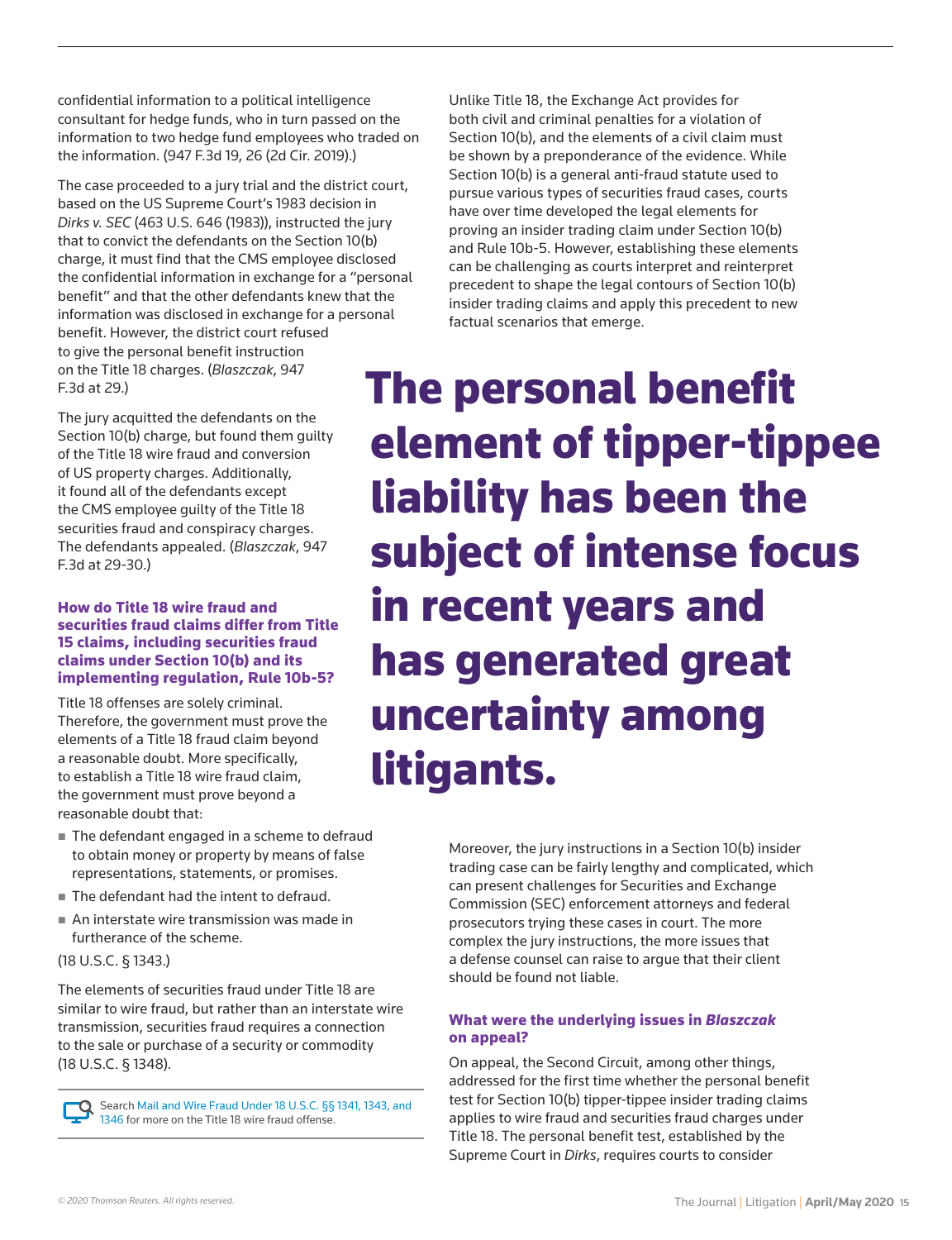whether a corporate insider (the tipper) personally benefitted, directly or indirectly, from a disclosure of confidential information to a third party (the tippee) who trades based on that information (463 U.S. at 659-60). Tippees can become tippers by passing information along to others later in the chain of events. *Dirks* held that, without a personal benefit, or knowledge of that benefit by the tippee or other more remote, downstream tippees, no liability exists under Section 10(b).

The personal benefit element of tipper-tippee liability has been the subject of intense focus in recent years and has generated great uncertainty among litigants, with courts narrowing and ultimately expanding what constitutes a personal benefit. In *Salman v. United States*, the Supreme Court addressed the extent to which an inference of a personal benefit can be drawn in the absence of evidence of direct financial gain. Relying on *Dirks*, the Court held that a personal benefit includes the benefit an insider would obtain from making a gift of confidential information to a trading relative or friend. The Court explained that making a gift of inside information to a relative or friend is similar to personally trading on the information and gifting the profits to the relative or friend. The insider benefits in either scenario. Therefore, when a tipper gives inside information to a trading relative or friend, a jury can infer that the tipper meant to provide the cash equivalent of a gift. (*Salman*, 137 S. Ct. 420, 428 (2016).)

In *Blaszczak*, the Second Circuit considered whether the district court erred by failing to instruct the jury on the *Dirks* personal benefit test with respect to the Title 18 wire fraud and securities fraud charges (947 F.3d at 30).

Search [Defending Against Insider Trading Claims](https://us.practicallaw.thomsonreuters.com/w-000-5992) for more on the elements of an insider trading claim, including the personal benefit requirement.

#### What was the Second Circuit's ruling in *Blaszczak*, and why is it significant?

Although *Blaszczak* involved several interesting issues, its impact on insider trading law has justifiably received the most attention. The Second Circuit held that the personal benefit requirement of a tipper-tippee insider trading claim under Section 10(b) does not apply in criminal cases charged under Title 18 of the US Code, including wire fraud and securities fraud charges. Therefore, the Second Circuit concluded that the district court did not err in refusing to instruct the jury on the personal benefit test for the Title 18 offenses and upheld the jury's verdict. (*Blaszczak*, 947 F.3d at 35-37, 45.)

In agreeing with the government that the personal benefit element does not extend beyond a Section 10(b) action, the Second Circuit explained that the personal benefit test is grounded in Congress's purpose in enacting the fraud provisions of the Exchange Act, which included eliminating the "use of inside information for personal advantage." However, that legislative intent does not guide the Title 18 wire fraud and securities fraud statutes. The court noted that the Title 18 securities fraud statute, enacted as part of the Sarbanes-Oxley Act of 2002, was expressly drafted to broaden the enforcement tools available to prosecutors and have greater reach than the Title 15 securities laws. Given these different legislative goals, the court found no basis for applying Section 10(b)'s personal benefit test to a Title 18 fraud offense. (*Blaszczak*, 947 F.3d at 35-36.)

The *Blaszczak* ruling, which represents a substantial departure from traditional insider trading law, unleashes federal prosecutors to pursue insider trading charges in a broader range of cases than the SEC could bring under the federal securities laws. This stands to make it easier in some instances for prosecutors to convict defendants for insider trading under Title 18.

## How might *Blaszczak* impact government decisions on how to pursue insider trading actions?

Given the hurdles federal prosecutors face in establishing claims under Section 10(b), following *Blaszczak*, they may abandon the pursuit of Title 15 charges when they can proceed under Title 18 (on the other hand, the SEC must continue to charge civil offenses under Section 10(b)). Although any criminal prosecution involves a higher burden of proof, having to prove fewer essential elements for a Title 18 fraud claim undoubtedly benefits prosecutors over defendants in cases involving Title 18 offenses. This was demonstrated by the jury verdict in *Blaszczak*, where the defendants who were convicted of insider trading under Title 18 were acquitted of insider trading under Section 10(b). That result speaks for itself.

Additionally, *Blaszczak* demonstrates the willingness of prosecutors to push boundaries and test new theories of liability to expand the reach of insider trading law. We should expect prosecutors to look for opportunities to use this ruling to create other advantages for themselves in Title 18 securities fraud cases and, where possible, avoid being bound by precedent applicable to Section 10(b) claims.

## How do you expect counsel will proceed after *Blaszczak* when defending insider trading claims under Title 18?

Counsel involved in an SEC insider trading investigation will now have even greater cause for concern if the investigation turns criminal. Federal prosecutors (in the Second Circuit for now) no longer need to show a personal benefit in a tipper-tippee insider trading case, meaning they now have fewer essential elements to prove. Even though the personal benefit element was not exceedingly difficult to establish after the Supreme Court's ruling in *Salman*, in practice it served as a barrier to certain cases going forward or otherwise succeeding.